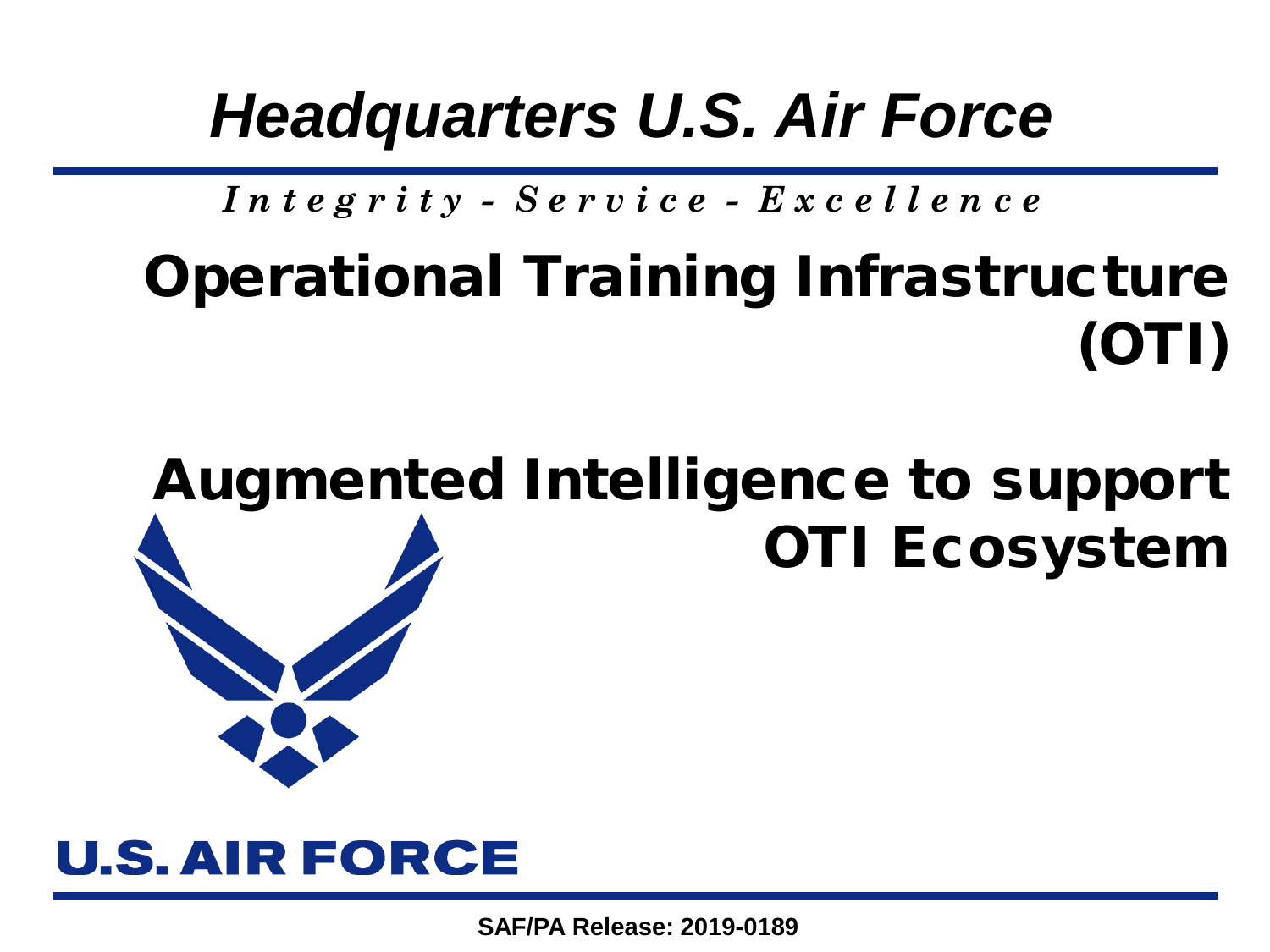

#### Must Transform We can't get there from here!

**Simulators** 

- **Some challenges/areas to consider:**
	- **Aging workforce; GS civilian leaders need updated competencies for the future**
	- **Obsolescence; Different underlying hardware/software configurations**
	- **Baselines managed individually by platform**
	- **Attrition Workforce – subjective succession planning**
	- **Current fleet of simulators were never designed to work together**

<https://research.newamericaneconomy.org/report/sizing-up-the-gap-in-our-supply-of-stem-workers/>

**"The United States has a persistent and dramatic shortage of STEM workers—a problem that worsened considerably during the first half of the decade. "**



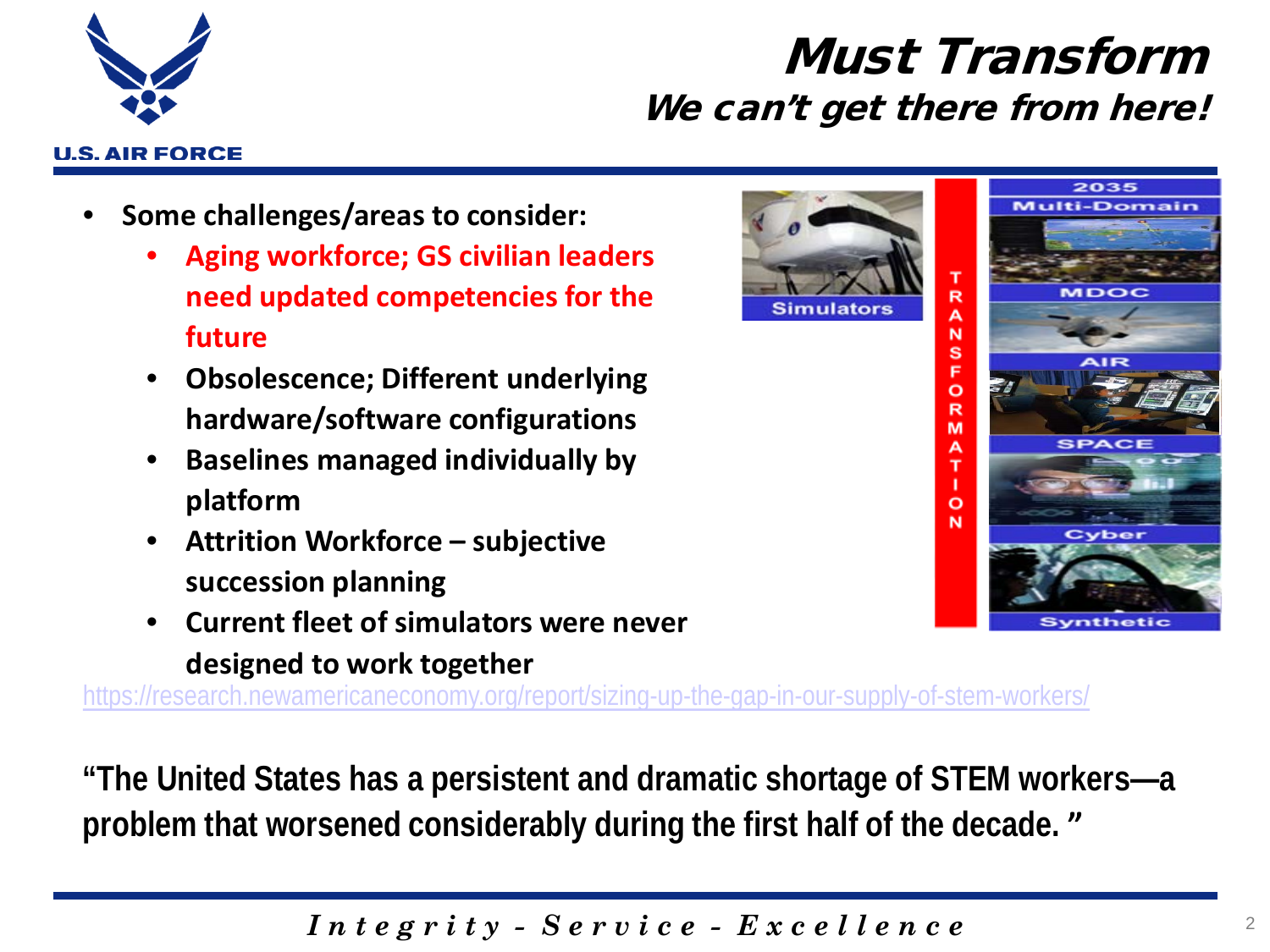



- **What can be accomplished with Augmented Intelligence?**
	- **Using Deep Learning Technologies**
- **Initial focus is on "smart automation" that demonstrates the "art of the possible"**
- **Data Architecture** 
	- **AF Chief Data Officer symposium** 
		- **Data Lake**
			- Kylo
		- **AF Chief Data Officer Data Service Strategy**
			- Set-up data service
			- **Set-up deep learning**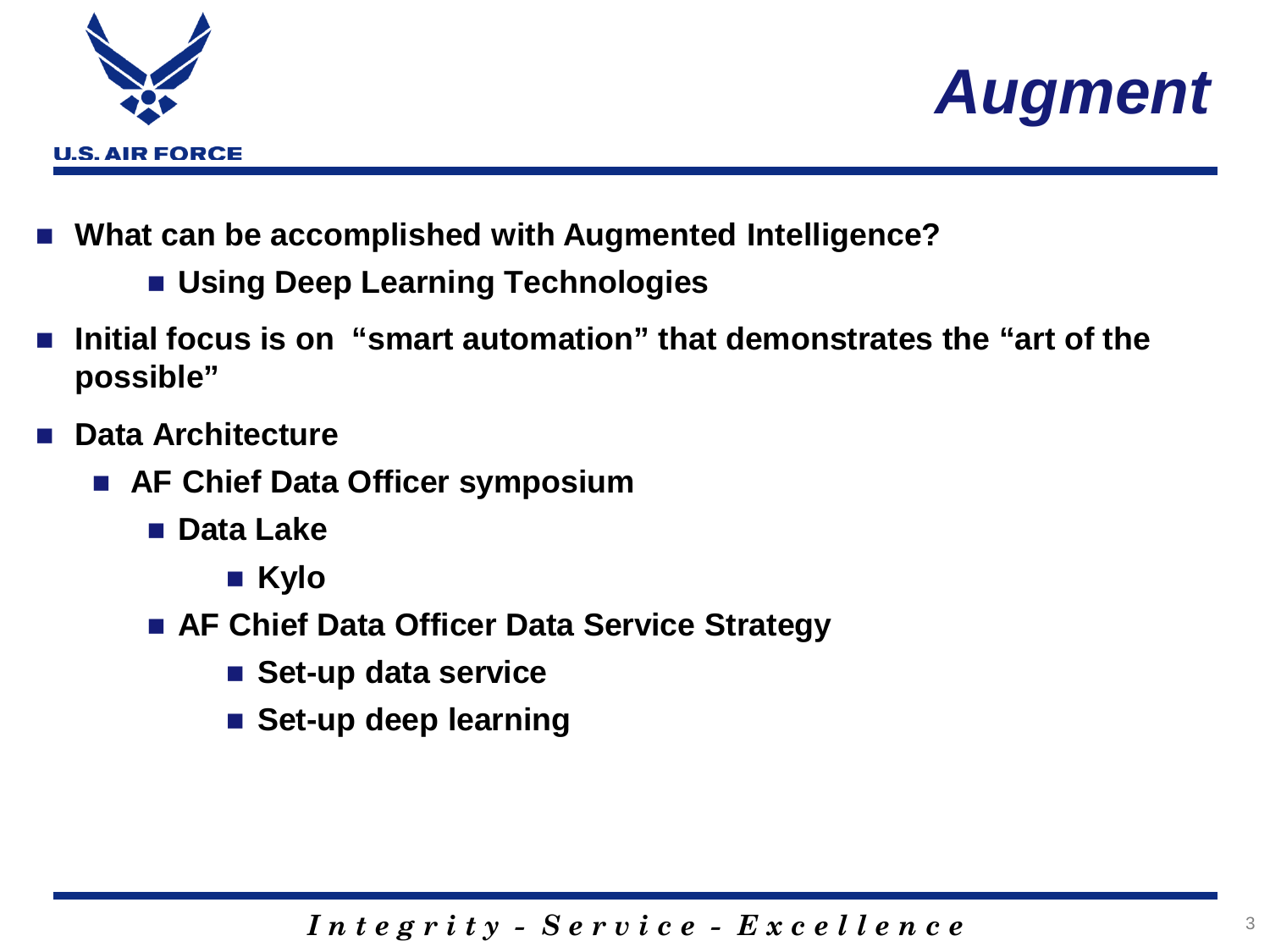



- **Initial Use Case : Augment Data Engineering Job function**
	- **Facilitate Loading the Data from Pilot Training Next Program (PTN)**
		- **Establish heuristics that facilitate automation**
		- Smart Automation
			- **Sense**
			- **Neural Networks (AI Agent)**
			- **Act**
- **Potential Use Cases**
	- **ETL (Extract-Transform-Load) that collect metadata**
	- Smoke test to facilitate regression testing of simulation capabilities to ensure **Composability and Interoperability**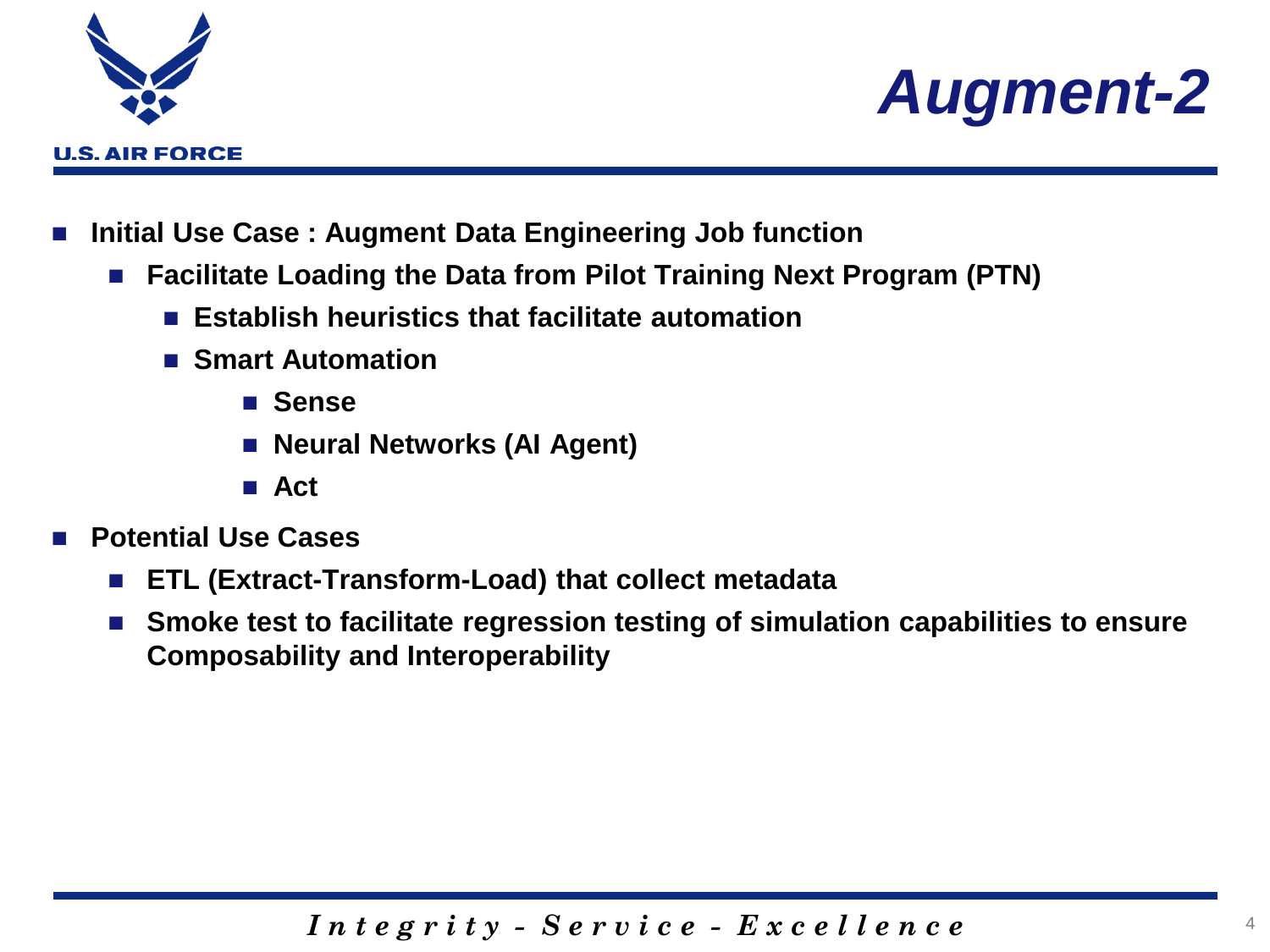



- Use Augmented Intelligence to address STEM shortage in AF **M&S**
- **Focus on Smart Automation Demo**
- **Utilize the AF Chief Data Officer data lake architecture**
- **Follow the AF Chief Data Officer Data Services Strategy**